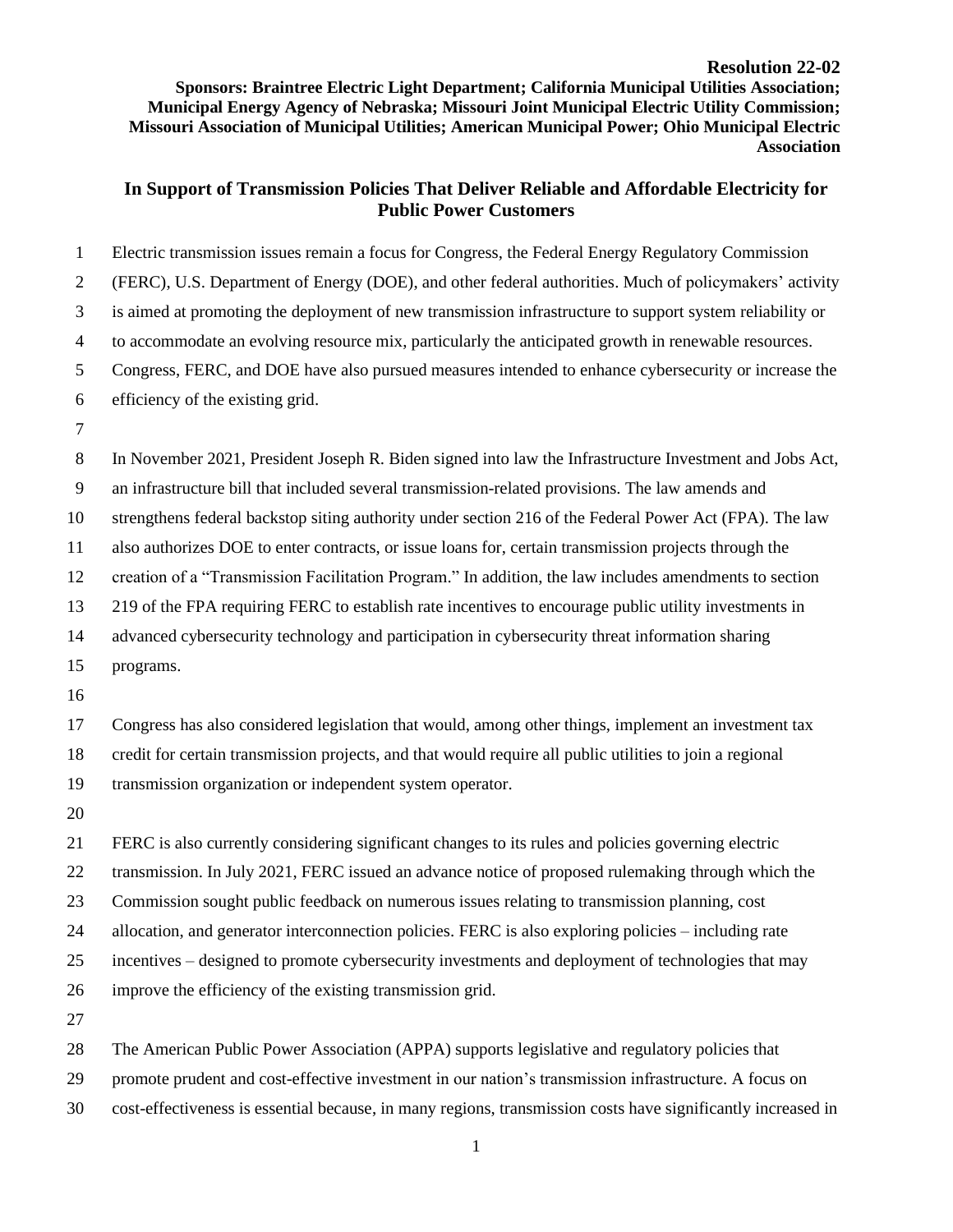recent years and those costs are ultimately borne by consumers. While there are legitimate reasons for some of these costs, APPA members have expressed concerns that regional and interregional transmission planning and generator interconnection processes regulated by FERC have not consistently resulted in the most efficient transmission projects. Unreasonable allocations of the cost of transmission investment, moreover, can result in an unfair burden on public power utilities. Consistent with well-established court precedent, a plausible reason should exist to believe that the benefits received by a customer from a regionally allocated transmission project will be roughly commensurate with the costs to be assigned to the customer. Use of rate incentives to promote transmission investment – including investments in cybersecurity and grid technologies – must conform to recognized requirements to ensure just and reasonable rates.

 Policymakers should not lose sight of the ultimate purpose of transmission investment: ensuring the delivery of reliable and affordable power to the ultimate consumer for decades to come. FERC-regulated transmission planning processes should be structured, therefore, to prioritize reliably meeting the needs of public power utilities and other load-serving entities, consistent with Congress' direction in FPA section 217(b)(4). Planning should be informed by load-serving entity (LSE) resource plans as part of an open, coordinated, and transparent process to identify the most efficient and cost-effective transmission facilities to meet the needs of LSEs; it should be forward-looking, but avoid overly speculative assumptions about the siting of new generation.

 In considering changes to current rules and policies, Congress and FERC should also minimize "one-size-fits-all" approaches to transmission planning, generator interconnection, and cost allocation given the

highly regional nature of these issues for APPA members.

 The opportunity for public power utilities to have ownership interests in new transmission facilities can serve as a valuable tool in promoting new cost-effective transmission development. FERC has consistently recognized the benefits of the participation of non-public utilities in jointly owned transmission projects. While some public power utilities have access to joint ownership opportunities, this is not the case everywhere. Joint ownership opportunities for public power utilities in new transmission projects can help ensure projects are in the best interest of consumers, can help keep cost affordable, and can bolster state and local support for projects. 

 Even with effective planning, generator interconnection, and cost allocation policies in place, planning, siting, permitting, and building new transmission remains a costly and lengthy process filled with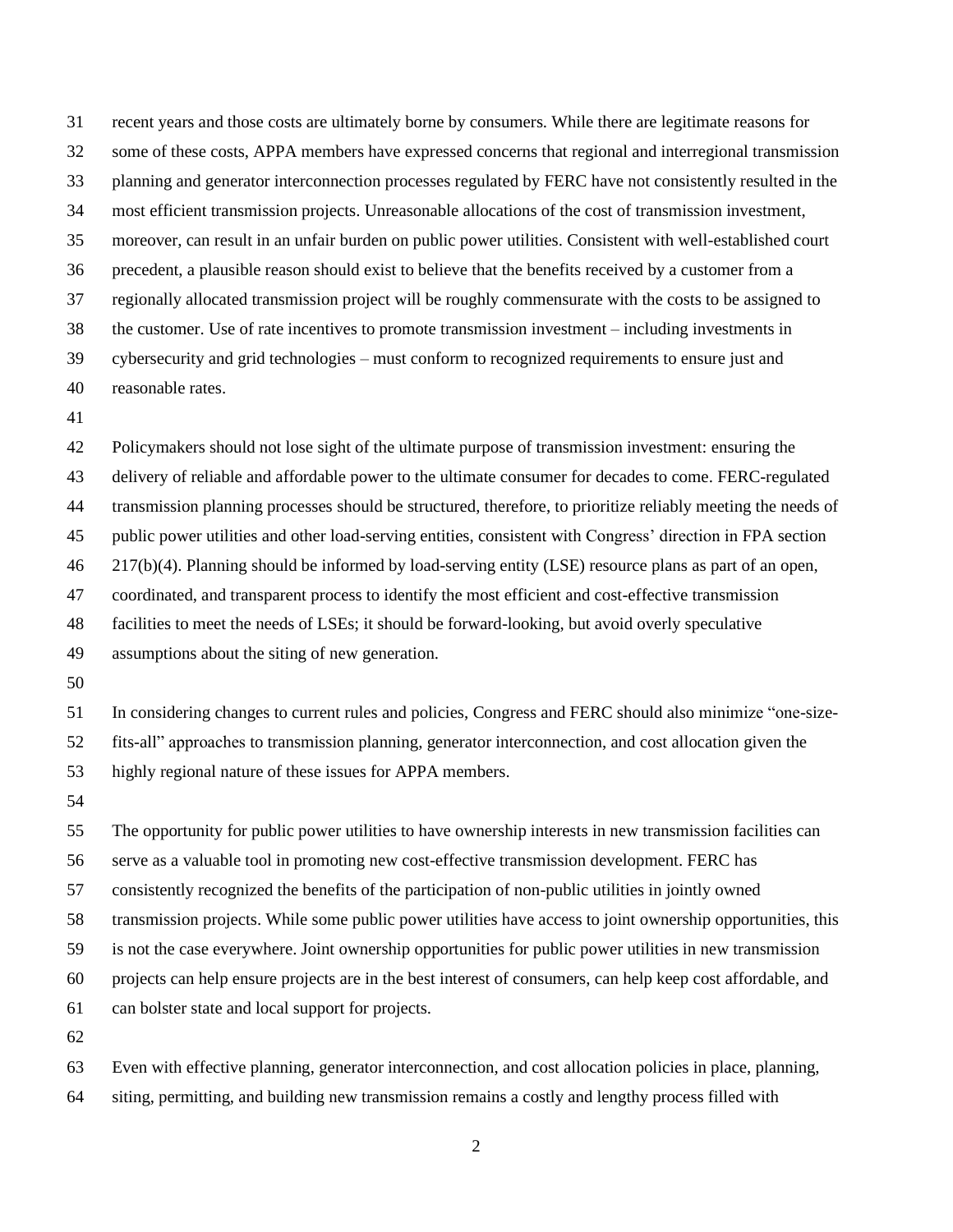regulatory and political hurdles. Even with strengthened federal backstop authority included in the

Infrastructure Investment and Jobs Act, major challenges will persist to building new transmission, which

could hinder the availability or reliability of generating resources, including zero-emission resources.

State and local support for projects is expected to be important even for projects approved under backstop

- siting authority.
- 

 **NOW, THEREFORE, BE IT RESOLVED**: That the American Public Power Association (APPA) strongly believes that any federal policies designed to promote new transmission development must focus on ensuring the delivery of reliable and affordable power to consumers for decades to come. To that end, transmission planning processes: (1) should prioritize reliably meeting the needs of public power utilities and other load-serving entities (LSEs), consistent with Congress' direction in Federal Power Act (FPA) section 217(b)(4), as planning grounded in LSE service obligations will accommodate an evolving resource mix, including increased renewable generation; (2) should be informed by LSE resource plans in identifying transmission needs; (3) should be forward-looking, based on available and future resources, load, and meeting unique regional needs, while avoiding overly speculative assumptions about the siting of new generation; and (4) should be open and transparent for all stakeholders. Policies should emphasize transparency in the evaluation and approval of new transmission and promote cost control for consumers 82 for all aspects of construction, development, rate design, and returns on equity. 

**BE IT FURTHER RESOLVED:** That APPA reiterates that, in considering policies to promote transmission development, Congress, the Department of Energy (DOE), and Federal Energy Regulatory Commission (FERC) should ensure that customers do not pay excessive transmission rates. Transmission investment costs allocated to customers must be roughly commensurate with the benefits customers receive, and any use of rate incentives to promote transmission investment – including investments in cybersecurity and grid technologies – must conform to recognized incentive rate restrictions and requirements to ensure just and reasonable rates under the FPA;

 **BE IT FURTHER RESOLVED:** That new legislative and regulatory policies relating to transmission planning, generator interconnection, and cost allocation should appropriately account for regional differences, including diverse resource mixes, market structures, geographic siting constraints, and weather;

 **BE IT FURTHER RESOLVED:** That APPA reiterates its support for FERC to use its FPA authority to implement policies that encourage and promote the joint ownership of transmission systems in regional